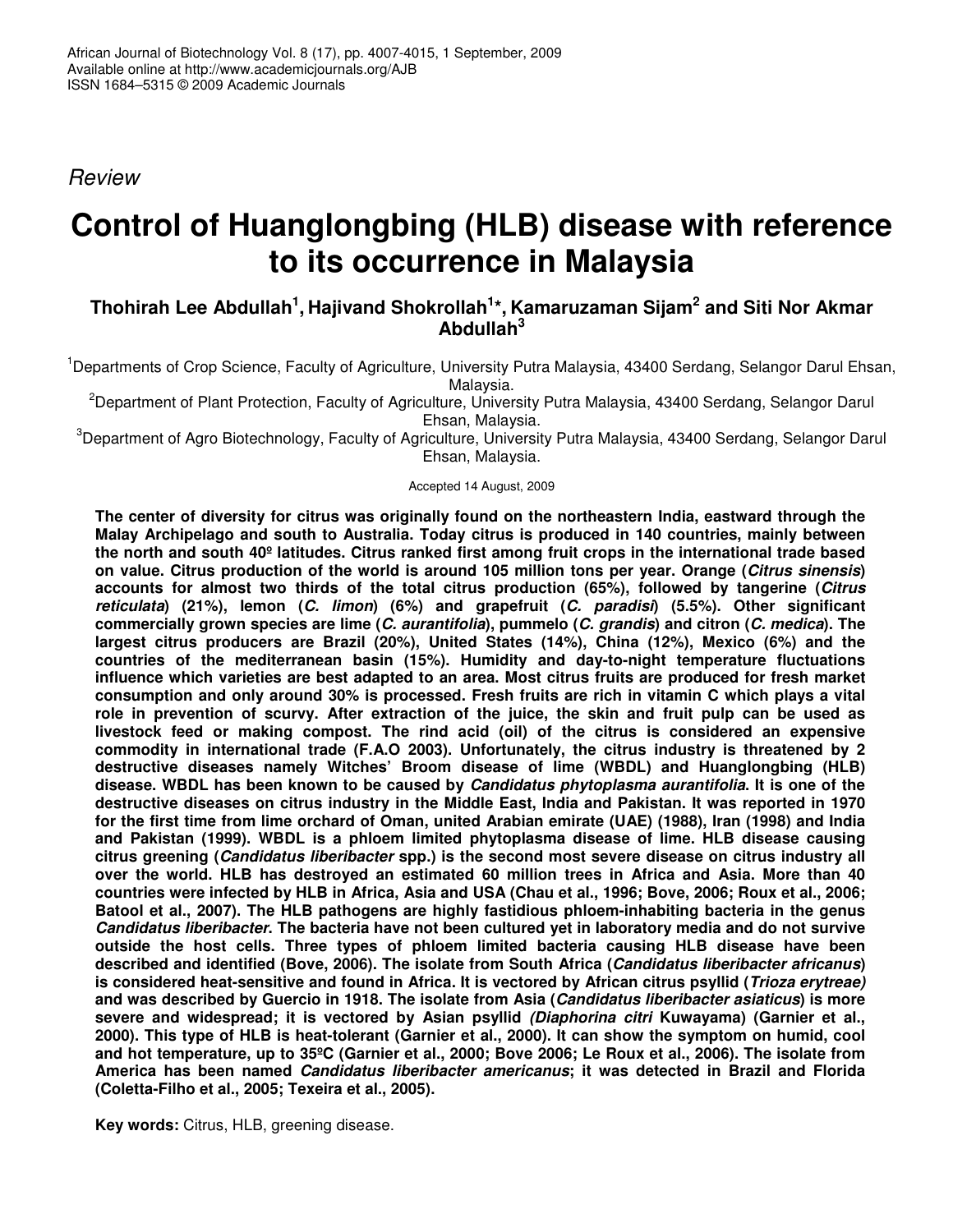## **HOST RANGE OF HLB PATHOGEN**

HLB causing citrus greening disease can affect almost all citrus cultivars; relatives like sweet orange, tangelo and mandarin are the most susceptible, while lime, sour orange and trifoliate orange are the least susceptible (Knapp et al., 2004). Infected lemons, grapefruits and sour oranges remained non-productive, whereas Mexican limes, trifoliate oranges and some trifoliate orange hybrids showed only leaf symptoms (Chung and Brlansky, 2005). Symptoms have also been observed in *Microcitrus australasica, Swinglea glutinosa, Atalantia missionis, Clausena indica, Limonia acidisimma, Balsamocitrus dawei, Aeglopsis chevalieria, Severinia buxifolia, Murraya paniculata*. *Catharanthus roseus* (Periwinkle) and *Nicotiana xanthii* (Tobacco) are the only reported non-*Rutaceous* hosts. Both of the latter hosts were infected only under laboratory conditions and acted as indicator plants (Knapp et al., 2004). In order to declare a species a host, the positive presence of pathogen needs to be established. Some species (*Citrus indica* Tan and *Citrus macroptera* Montr.) remained symptom-free under heavy inoculum pressure (Bhagabati, 1993). *Citrus limetta* remained symptom-free after a laboratory inoculation. *Citrus* species such as *Murraya paniculata* L. (orange Jasmine), *C. jambhiri* (Rough lemon), *C. aurantium* (*Sour orange*) and *C. paradisi* (Grapefruit) were screened against HLB in laboratory. Grape fruit was the most susceptible host, followed by the other species (Halbert and Manjunath, 2004). Only a few lemon cultivars and a few other species like *Citrus indica* and *Citrus macroptera* reportedly exhibited some tolerance or possible resistance to the bacterium. However most of the citrus and citrus relatives are potential hosts for the citrus greening pathogen. The most susceptible hosts are sweet oranges, tangelos, and mandarins. Moderately susceptible hosts include grapefruit, sour orange, lemons and Rangpur lime. Mexican limes and trifoliate oranges are the most tolerant (Halbert and Manjunath, 2004).

## **WHAT TYPE OF THE CONTROL STRATEGY CAN WE FOLLOW?**

HLB disease is spread by insect vectors and the pathogen is limited in the phloem. Control of the HLB vectors and the pathogen of citrus greening disease are involving all aspects of an integrated pest and disease management program. The following is a review of the HLB vectors and HLB disease management. This review focused on chemical, biological and cultural controls which were found to reduce the vector population and HLB disease severity. HLB free planting materials should

be used in order to reduce disease severity and incidence in the area to establish a citrus orchard.

## **Chemical control**

## **Insecticide to control the vector**

When the insect and the pathogen of HLB are present, conceivably, the easiest HLB control strategy is chemical control with the use of pesticides. The use of pesticide will reduce the population of HLB psyllid vectors (Aubert, 1990; Graça and Korsten, 2004). Spraying pesticides is expensive; so doing it would depend on the economy of individual producers. Gottwald et al. (2007) found that all commercial citrus production has access to the machinery or commercial grove care companies to accomplish chemical sprays for psyllid control, however the necessity of additional sprays is both costly and depending upon the economics of individual producers can be marginally feasible. Although there is much information on the effect of chemical control of various insecticides and programs on psyllid vectors, the effect of this practice on HLB increase and spread remains largely anecdotal and undocumented. An even greater challenge is the large population of HLB positive residential citrus trees where regulated chemical control is not an option.

In the study conducted in China, 10-13 sprays per year was required during flush periods to rehabilitate citrus production in a HLB infected area (Roistacher, 1996). *D. citri* was controlled using systemic insecticides like dimethoate and monocrotophos (Graca, 1991). Methomyl or melathion sprays on citrus trees between 10 - 12 days from March to May were not effective against citrus greening. Sometimes 44% dimethoate EC, 50% melathion EC and 40.64% carbofuran FP showed economically good control of the psyllid (Chen, 1998). Two patent applicators are available in South Africa that calibrate the dose based on the diameter of the tree (Buitendag and Broembsen, 1993). Supriyanto and Whittle (1991) and Shivankar et al. (2000) also had success with trunk applications. The best time to apply the trunk application is just prior to spring flush (Rao et al., 2000). Synchronized chemical control is very important for farmers in a citrus production area affected by HLB. Also the use of sticky cards are recommended for monitoring *D. citri* in order to time control action (Aubert, 1988; Aubert, 1990). In Asia, a range of insecticides, mostly organophosphates and pyrethroids, are used in very intensive spray programs to kill nymphs and eggs of the HLB vector on flush growth. In Southeast Asia control has not been achieved with 35-52 applications of synthetic pesticides a year. These sprays often comprise four or more active ingredients (some of which are highly toxic and banned). Fruit quality is not improved by heavy use of pesticides; heavy pesticide use destroys natural

<sup>\*</sup>Corresponding author. E-mail: shokrollah2006@gmail.com. Tel: +603-8946 6947. Fax: +603-8943 5973.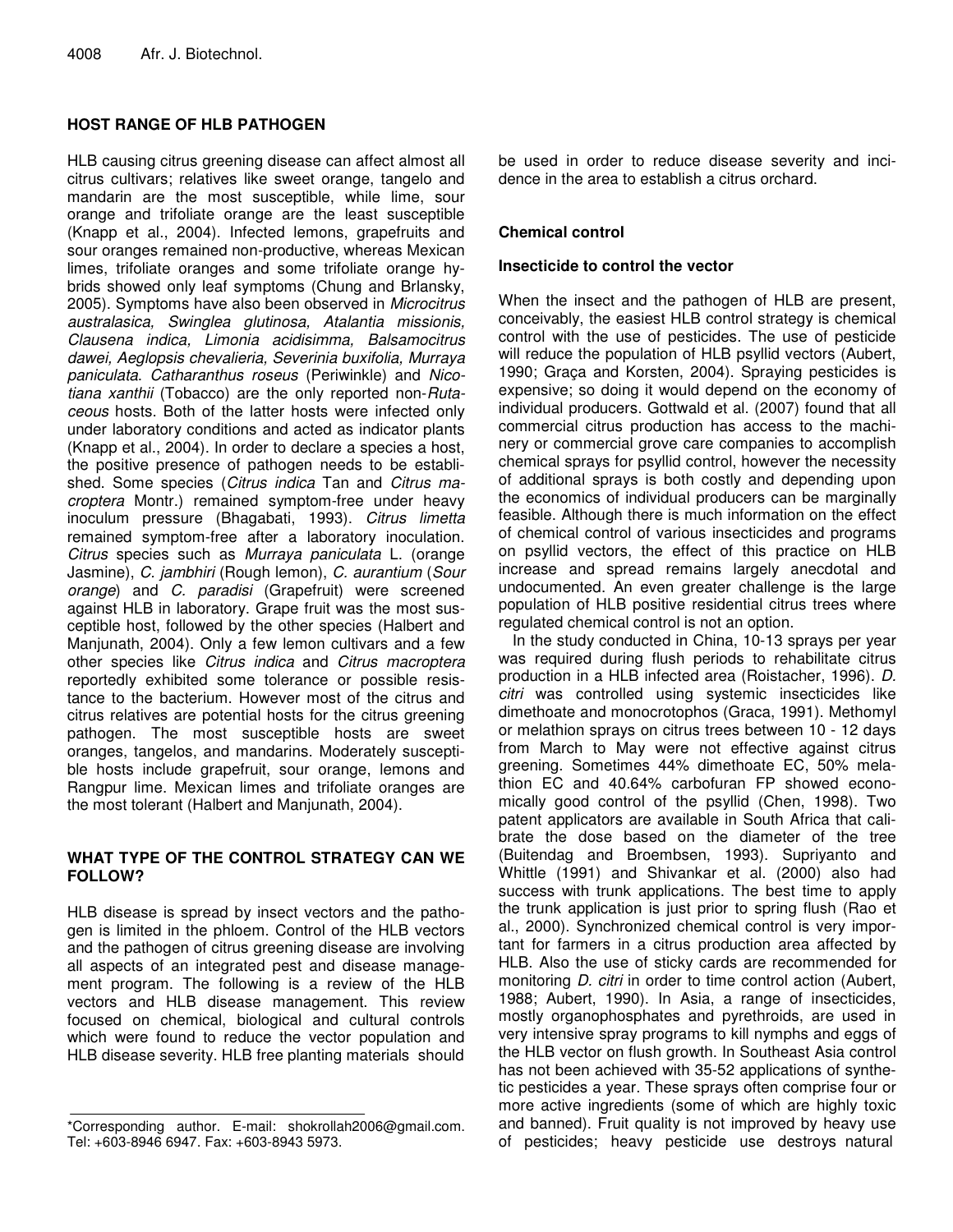enemies and results in serious outbreaks of minor pests such as citrus red mite, *Panonychus citri*. In South Africa, applying systemic insecticides aimed specifically at psyllids to tree trunks has been the most effective (Davis, 2005).

## **Using antibiotics to control the HLB pathogen**

Antibiotics were also used to control the greening disease pathogen. Different types of antibiotics were injected into infected citrus trees, such that the injection of antibiotics temporarily relieved the crop plant of symptoms (Su and Chang, 1976; Shamsudin et al., 1990; Buitendag and Broembsen, 1993; Tonhasca and Byrn, 1994; Shelton and Badenes, 2006). Injecting antibiotics recommended as a part of an integrated management program in India (Nariani, 1981).

Leaf symptoms of HLB were reduced when tetracycline hydrochloride was used and obtained complete control of HLB using penicillin carbendazin (Cheema et al., 1986). Tetracycline can also be used to treat budwood and the budwood was deeply absorbed in  $1,000$   $\mu$ g/ml tetracycline hydrochloride for 2 h, or 500  $\mu$ g/ml for 3 h (Zhao, 1981).

The best results of the tetracycline were observed when it using through the injections to control the HLB and the spring season is the best time for injection (Aubert and Bove, 1980; Graça and Korsten, 2004). Trunk injections of tetracycline hydrochloride have also been successful in Taiwan, China, Reunion and the Philippines (Graca, 1991). In South Africa, tetracycline used up to 20 g/adult tree with high capacity compressors working at 10 kg/cm<sup>2</sup> on citrus trees which were infected by greening disease. Trees were also treated by rolitetracycline and the symptoms of HLB were reduced. However, control in South Africa is based on the use of healthy nursery trees and effective systemic insecticides (against the vector *T. erytreae*) (Buitendag, 1991).

## **Using mineral oils to reduce disease severity**

Horticultural mineral oils (HMOs) have been developed as alternative treatments to control some vectors and reduce the disease. Using mineral oils have some advantages. It is less damaging to the environment and less disruptive to the biocontrol of other pests. In citrus using mineral oil is effective in the control of the citrus psyllid which is a vector of the HLB. Mineral oils are also effective in controlling other pests such as citrus red mite, aphids, scale insects and fungus diseases such as greasy spot, algae, thus leaving trees and fruits clean. It can also reduce the severity of virus which is transmitted by aphids. HMO and machine oil were as effective as omethoate and diflubenzuron. The oils suppressed egg laying (oviposition) by adult female psyllids. In the study conducted by Rae et al. (1997), it was found that the use

of HMO as a control measure was observed to have no phytotoxicity. The foliage and fruit was clean and free of pest compared to the foliage on trees that were treated by synthetic chemicals. The use of mineral oils also has some disadvantages. For example, the heavy mineral oils may injure the tree and phytotoxicity may occur. However, using mineral oils do not allow female leaf miner and psyllid to lay eggs on oil deposit because the oil moves into the spiracles of the insects. Mineral oils are used from 2 to 1% concentration (Rae et al., 1997). In Sarawak, as low as 5% concentration of mineral oils used and did not induce phytotoxicity (Andrew and Holford, 2007).

## **Biological control of HLB vector**

There are different approaches to controlling vectors of HLB such as, cultural or biological control measures. In biological control, the parasites *Tamarixia radiate* and *Tamarixia dryi* were found effective against HLB disease vectors. Nymphs of both psyllid species are parasitized by hymenopterous ectoparasites *Tamarixia dryi* Waterston and *T. radiatus* Waterston, a fact that has been used to accomplish biological control of vector populations (Catling, 1969; Etienne and Aubert, 1980; Aubert and Quilici, 1984; Chiu et al., 1988). The parasites signi-ficantly reduced the psyllid populations and damage of HLB (Chiu et al., 1988). *Diaphorencyrtus aligarhensis* has also been found in parasitoid *D. citri* (Tang, 1989). Field observation in Florida where *T. radiatus* was introduced, indicate that the effect of biological control can range broadly from 4 to 70% reduction in psyllid populations (da Graça et al., 2007).

In Mauritius, biological control of *T. erytreae* was much more effective than biological control of *D. citri*. There was found several reasons for this. First, the initial population of *T. erytreae* was much lower than that of *D. citri. T. erytreae* reproduces principally on citrus, which is regularly treated with pesticide, whereas *D. citri* utilizes *M. paniculata*, which is unsprayed and is ubiquitous as an ornamental throughout the island. The climate on much of the island also is more suitable to *D. citri* than to *T. erytreae*. Second, the parasite of *T. erytreae* (*Tamarixia dryi* Waterston) has an alternate host in the common psyllid *T. litseae*, whereas *T. radiata*, the parasite of *D. citri*, has no alternate host (Halbert and Manjunath, 2004). Biological control of the pathogen has not been well studied and both Asian and African types of greening disease are able to infect the citrus plants (Garnier and Bove, 1996).

## **Eliminating the source of inoculums**

The effectiveness of the removal of diseased trees is directly related to the latency of infection. The first occurrence of visual symptoms can be dramatic in some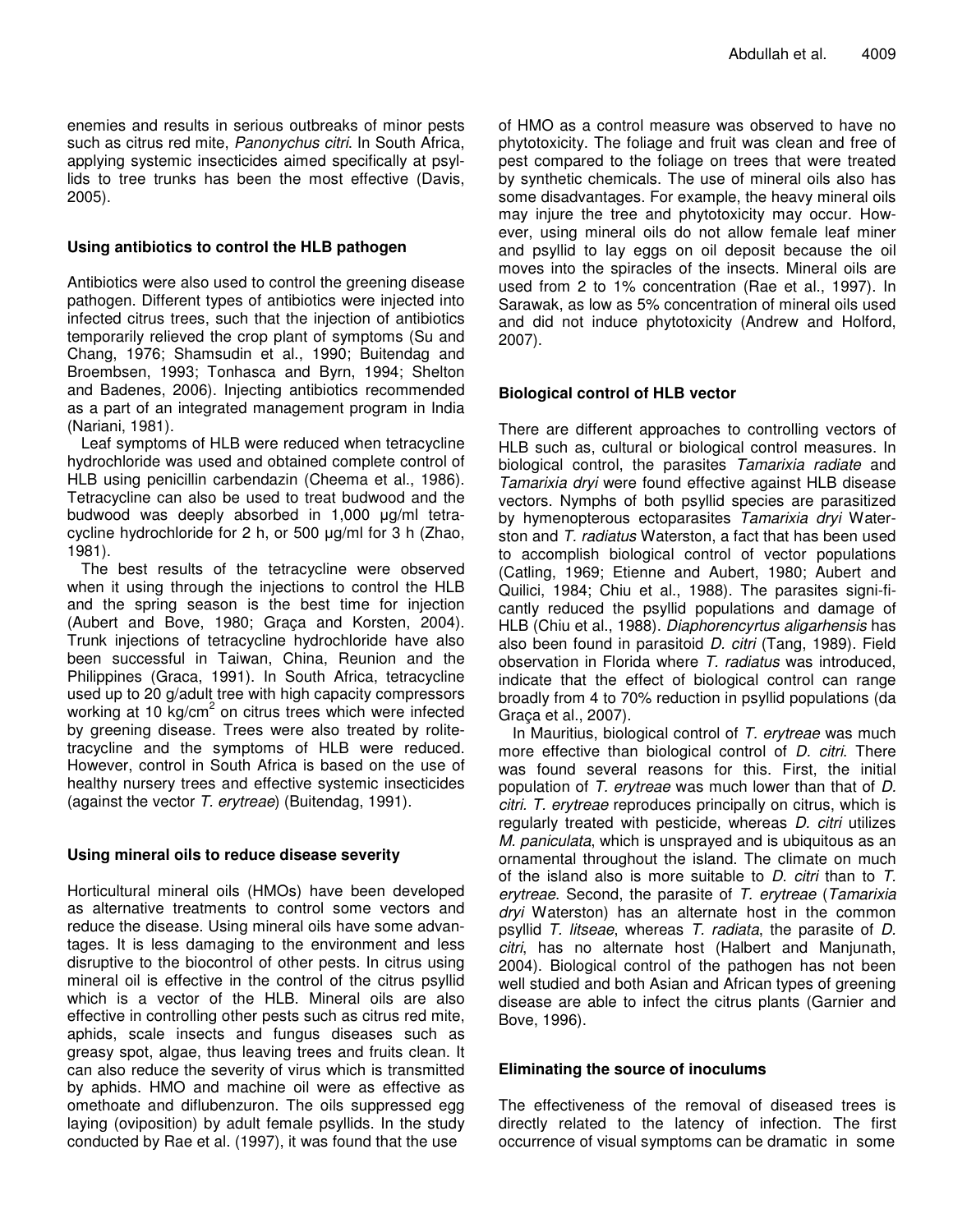| Age of tree    | <b>Amount of canopy</b><br>with symptoms | <b>Treatment</b>              |  |  |  |
|----------------|------------------------------------------|-------------------------------|--|--|--|
| $< 5$ years    | Any symptoms                             | Destroy tree                  |  |  |  |
| $6 - 10$ years | < 75%                                    | Remove only affected branches |  |  |  |
| $6 - 10$ years | >75%                                     | Destroy tree                  |  |  |  |
| $> 10$ years   | < 40%                                    | Remove only affected branches |  |  |  |
| $> 10$ years   | >40%                                     | Destroy tree                  |  |  |  |

**Table 1.** HLB management as practiced in South African orchards to minimize psyllid populations (Buitendag and Broembsen, 1993).

trees yet subtle in others. It is generally recommended that diseased trees should be removed but multiple asymptomatic and potentially infected trees or trees with subclinical symptoms must be recognized because it may probably exist in the vicinity. It is unknown how much inoculums these early stage infected trees, including asymptomatic and trees with limited symptoms, contribute to inoculums dispersal. Depending on the diligence and speed with which the individual grove manager removes trees after discovery, these early stage infections may contribute to more or less inoculums to an epidemic. Removal of the disease trees may be more effective if we take this subclinical portion of the population of infected trees into account and develop a threshold of tolerance that we will accept. Entire blocks of commercial citrus are removed when the acceptable level of disease severity is surpassed since the potential infection capability exist (Graça et al., 2007).

There are 3 main aspects to managing citrus greening disease: propagation of clean nursery stock, psyllid control and removal of potential inoculums sources (Su et al., 1986; Wu et al., 2000). In South Africa, control measures were done by removing the infected plants and applying chemical control measures to keep psyllid population at a minimum (Baniqued, 1998; Roux et al., 2006). HLB inoculum reduction on individual branches affected by HLB will not produce good fruit and usually do not recover. As the bacterium spreads slowly through infected trees, removing parts of the tree showing symptoms can be useful depending on the age of the tree and the infection level. Young trees which are less than 4 years and those not bearing fruits but showing symptoms should be eradicated and replaced, whereas trees with fruit should only be pruned. Trees infected up to 50-70% should be eradicated. Tree owners are encouraged to remove these trees from the site if possible. The following recommendations for African greening disease (Table 1) were also made in 1993; however tree destruction or pruning must be done when psyllid populations are at a minimum, otherwise the disturbance will increase tree to tree spread of both psyllids and disease (Buitendag and Broembsen, 1993).

In many Pacific Islands, it may be possible to carry out activities to reduce inoculums when psyllid populations are naturally low, simply by timing the work carefully. This

would avoid the environmental impact and costs of killing psyllids prior to working on trees. If a distinct wet season occurs, psyllid numbers will be at their lowest towards the end of the season, making this the ideal time to get rid of HLB infected branches and trees. Replacement trees must be known as HLB free and should be obtained either from disease indexed nursery stock, or from disease free areas.

#### **Using resistant citrus rootstocks to reduce the HLB severity**

Using HLB free seedlings is the most effective way to reduce the severity of greening disease. After planting these disease free seedlings, proper maintenance and monitoring should follow in order to keep it healthy. Good orchard management plays a very big role in controlling the pathogens. The emphasis is on improving the orchard environment. The layout and design should ensure good ventilation and exposure to sunlight, good soil management including efficient fertilization program and having grassy cover in orchards where rainfall is heavy. While these practices may not keep the trees free of greening and virus diseases indefinitely, they will prolong their useful lifespan and keep the trees productive for some years even after they have been infected (F.F.T.C., 2003).

Citrus plant is normally propagated through grafting. It is done by taking a scion from a disease free citrus plant and placing it into the disease free rootstock. Selection of healthy plant source material is very important so as not to spread HLB disease. Pathogen free rootstocks are obtained through a shoot tip grafting (STG) system. The main thing to do is to keep the orchard free from any pests, especially HLB vectors. However, infected trees inside an orchard must be immediately eradicated, including its alternative host plants.

Rootstock selection in citrus is chosen primarily on criteria including cold tolerance and disease resistance (particularly resistance to virus disease) in the growing area (Ferguson, 2003). In some cases, the rootstock can affect the occurrence of the HLB disease symptoms (Kapur et al., 1982). In South Africa the percentage of greening in Valencia oranges was higher on trifoliate orange rootstock than on empress Mandarin or *Troyer*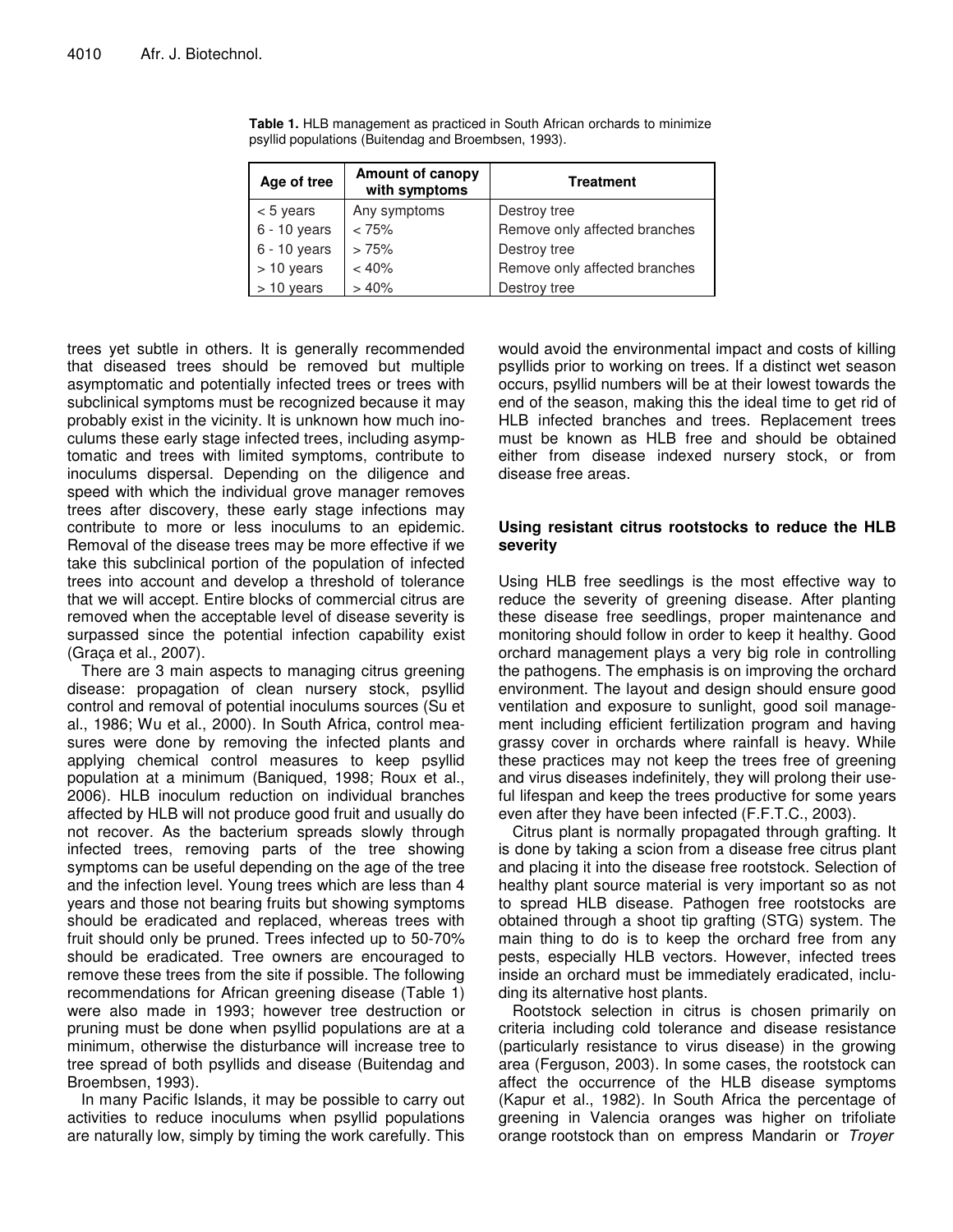*citrange*. The trifoliate rootstock caused an extension of the growth flesh period thereby extending the feeding time for the virus (Vuuren and Moll, 1985).

However, no differences were found in a Chinese study on the effects of 13 rootstocks on symptoms in Ponkan mandarin (Lin, 1963). Unfortunately, no readily available source of resistant citrus has yet been identified either for conventional breeding or transgenic improvement systems. It is hoped that the efforts in pathogen and host sequencing and bioinformatics will point to resistant genes or pathogen vulnerabilities thus paving the way for future incorporation of disease resistance mechanisms. At the present time, the citrus industry is composed of numerous commercial cultivars and species, a vast majority of which are moderately to highly susceptible to HLB. Thus when sources of resistance are identified, this resistance will have to be incorporated, perhaps using transgenic technology, into a large number of cultivars and species to meet with current marketing demand (F.F.T.C., 2003).

Other than this, there are 23 rough lemon strains, 8 of them namely 'Australian', 'Florida', 'Helseth', 'Milam', 'Miri', 'South Africa-I', 'South Africa-II' and 'Volkamar' lemon, remained free from infection. In 'Jambiri', 'Jullundri Khatti' and local rough lemon, 100% infection was obtained. The infection in other strains varied from 20 to 80%. The tolerant rough lemon strains were re-evaluated by re-inoculation and re-indexing. 5 strains, namely 'Milam', 'Miri', 'South Africa-I', 'South Africa-II' and 'Volkamar', showed no infection. Of the remaining 3 strains, Australian rough lemon showed visual symptoms of greening on 'Pineapple' sweet orange indicator. The other 2, that is, 'Florida' and 'Helseth', although not showing any visual symptoms in the indicator bud shoots, were found positive for greening marker substance, thus showing their susceptibility to greening. As for the 10 other rootstocks, none was found free from infection. 100 % infection was observed in Chinese box orange. In others, the infection varied from 60 to 80% (Kapur et al., 1982).

## **Reducing HLB severity by inter cropping**

In Japan, the severities of HLB was controlled by inter planting citrus with guava which apparently inhibits the psyllid vector. It was reported that this inhibition could be in 2 ways. One is the vector directly attracting to the guava and kill it when it feeds presumably by some toxin and the other is the vector indirectly repelling or confusing by some released volatile substance. The exact effect is unknown but preliminary data are encouraging (Beattie et al., 2006).

The effect of interplanting crops or mixed crops to deter insect pests and diseases via a "push-pull" strategy is not new, but rarely used in western agriculture (Zeyaur et al., 2007; Tonhasca and Byrn, 1994; Isman, 2006; Shelton,

2006). The potential of this strategy and its integration with more traditional management tools such as chemical vector control and rouging are being examined in commercial citrus plantings in Florida but are not recommended at this time due to insufficient research data (Graça and Korsten, 2004).

Hirohisa et al. (2008) conducted a study on different model of infected HLB disease of new citrus orchards in Tan Phu Thanh village (Chau Thanh district, Can Tho) in Japan. The models were:

A) Supplemental mixed planting,

B) Intercropping Cam Sanh and mango,

C) Quit Duong solitary planting with Murraya traps of psylla,

D) Intercropping of Quit Duong and mango.

Trees with HLB symptoms were 76.3% in orchard A, 19.7% in orchard B, 5.1% in orchard C and 3.3% in orchard D. The study showed that the situations were different among model orchard. In orchard B, the ratio of infected plants in bed set intercropping showed decrease tendency from near to far side from Chanh Num spreader bed, while a non-intercropping bed shows no influence of the distance. In orchard C, infected trees are mainly located near a Chanh Giay bed and efficacy of Murraya traps was not clear. The results suggest the Chanh Num and Chanh Giay were dangerous spreader and distance from them is an important factor for early HLB transmission into new orchards (Hirohisa et al., 2008).

## **CITRUS INDUSTRY IN MALAYSIA**

Fruits and vegetable production in the world has been recorded 1,383,649 thousand tons. Production of fruits and vegetable in Malaysia is 1,818 thousand tons in 2004. Malaysia's fruit and vegetable percentage production in the world was recorded 0.2% from 1997-1981 and 0.13% in 2004. Citrus fruit production in the world has been recorded 94 million ton in 2005. Average import of citrus in Malaysia was from 12.3 thousand tons in 1970 - 71 and 1978 - 79 to 150 thousand tons in 2004-2005. Orange has been imported in Malaysia more than any other type of citrus, while some species of citrus originnated from Malaysia (Table 2.). Citrus species are grown in industry orchards, backyard orchards and some collection in Malaysia. Some citrus collections are also observed in areas such as the Taman Negara national park in Pahang and the Danum Valley in Sabah (The Citrus and Date Crop Germplasm Committee, 2004). Citrus species such as Sour orange *(C. aurantium* L.), Sweet orange (*C. sinensis* L.), Shaddock (*C. grandis* L.) originated from southeast Asia. Shaddock (*C. grandis* L.), was found to have originated from Malaysia. In Malaysia citrus plants are grown in Johor, Kedah, Kelantan, Melaka, Negri Sembilan, Pahang, Perak, Perlis, Pulau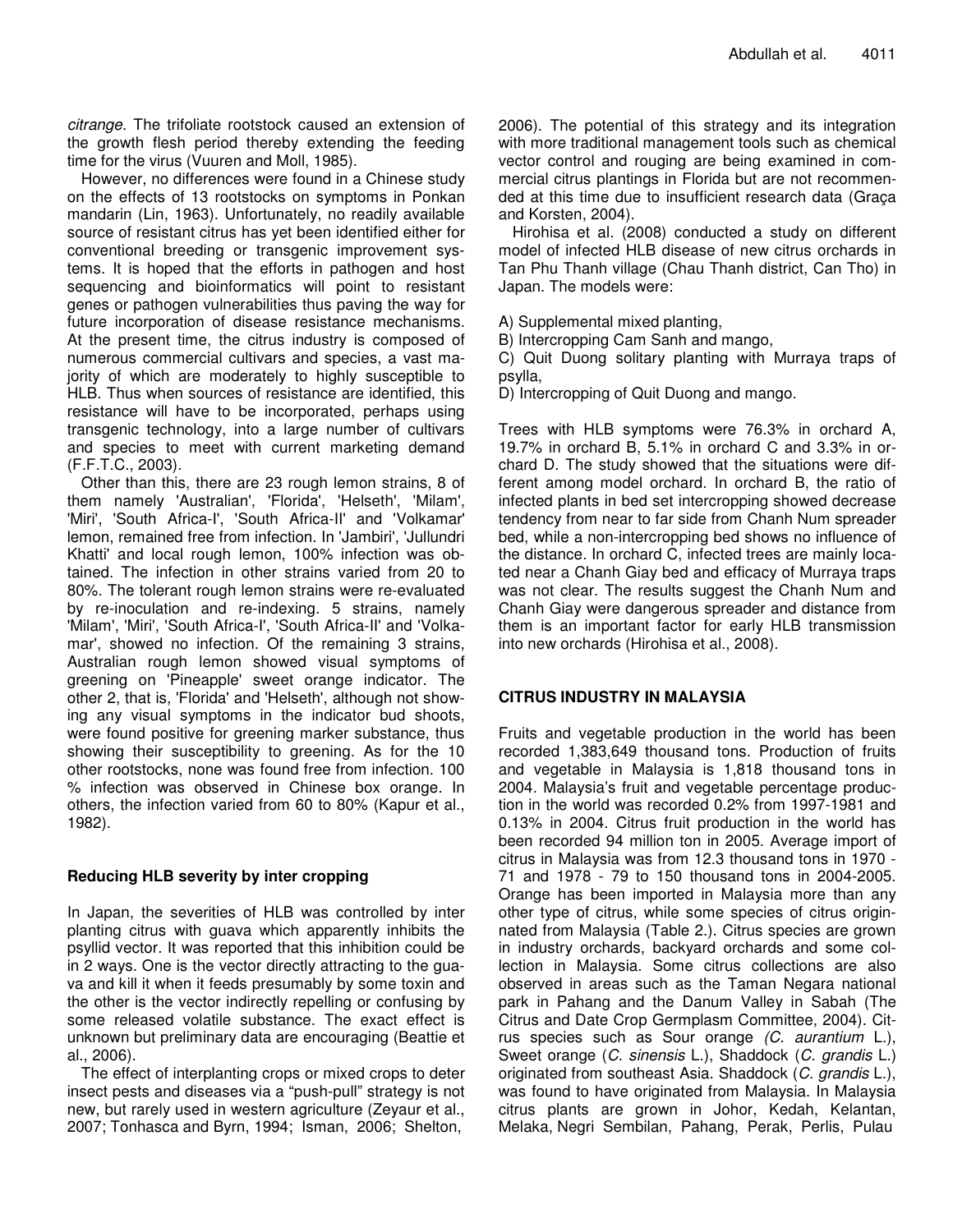| Area                                                       |           |           | Production of fruits and vegetable (1000 ton) |           | Share in world (%)       |             |             |             |                        |          |  |  |
|------------------------------------------------------------|-----------|-----------|-----------------------------------------------|-----------|--------------------------|-------------|-------------|-------------|------------------------|----------|--|--|
|                                                            | 1997 - 81 | 1989 - 91 | 1999 - 01                                     | 2003      | 2004                     | 1997 - 81   | 1989 - 91   | 1999 - 01   | 2003                   | 2004     |  |  |
| World                                                      | 629744    | 812733    | 1207588                                       | 1345056   | 1383649                  | 100         | 100         | 100         | 100                    | 100      |  |  |
| Malaysia                                                   | 1244      | 1459      | 1672                                          | 1797      | 1818                     | 0.20        | 0.18        | 0.14        | 0.13                   | 0.13     |  |  |
| Production of citrus in the world and Malaysia (1000 tons) |           |           |                                               |           |                          |             |             |             |                        |          |  |  |
| Area                                                       |           | 1970 - 71 | 1980 - 81                                     | 1990 - 91 | $2000 -$                 | $2001 - 02$ | $2002 - 03$ | $2003 - 04$ | $2004 - 05$<br>average |          |  |  |
|                                                            |           | 1978 - 79 | 1988 - 89                                     | 1998 - 99 | 01                       | average     | average     | average     |                        |          |  |  |
|                                                            |           | average   | Average                                       | average   | Average                  |             |             |             |                        |          |  |  |
| World                                                      |           | 47 133.3  | 57 774.6                                      | 81 120.8  | 89 706.5                 | 98357.5     | 94 084.4    | 100 852.3   |                        | 94 793.1 |  |  |
| Malaysia                                                   |           |           |                                               |           | $\overline{\phantom{a}}$ | 87018       |             |             |                        |          |  |  |
| Importing of citrus in Malaysia (1000 tons)                |           |           |                                               |           |                          |             |             |             |                        |          |  |  |
| Total import                                               |           | 12.3      | 30.4                                          | 81.5      | 126.4                    | 128.0       | 132.2       | 132.4       |                        | 150.0    |  |  |
| Orange                                                     |           | 12.3      | 30.1                                          | 49.4      | 78.3                     | 69.1        | 70.6        | 78.2        | 85.8                   |          |  |  |
| Tangerines<br>mandarins                                    | and       |           |                                               | 31.1      | 45.7                     | 54.9        | 58.8        | 50.5        |                        | 59.2     |  |  |

**Table 2.** Production of fruits and vegetable and share in the world and Malaysia.

Source: www.fao.org.

Pinang, Selangor, Terengganu, Sabah and Sarawak. In Sarawak, Limau Manis makes up most of the production, with Limau Madu becoming increasingly more popular. Pummelo and Limau Kesturi are also grown in certain areas. Neck orange is grown only by a small number of farmers, in addition to either Limau Manis or Limau Madu. The major producing areas are in the following divisions: Samarahan, Sarikei, Bintulu and Sibu (Shamsudin et al., 1990). Based on area planting, the important area of citrus planting are Johor, Kedah, Kelantan, Pahang, Terengganu, Sabah and Sarawak.

In 2005, the estimated total acreage of citrus planting in Sarawak was 3,249 ha, with 2,191 ha planted with Limau Manis (Langkat etc.), 762 ha planted with Limau Madu and 296 ha with pummelo (Agric. Statistics of Sarawak, 2005). In 2005, Sarawak exported an estimated 28.35 metric tonnes of fresh orange and at the same time imported 5,245.38 metric tonnes of fresh, chilled or dried citrus fruits. By 1991, the disease managed to destroy a total of 1,143 ha of citrus trees in the Samarahan Division, resulting in an estimated economic loss of RM 6.5 million (Wee, 1996).

## **HLB disease is a series disease of citrus in Malaysia**

*Phytophthora* sp., citrus tristeza virus (CTV), canker, HLB and micronutrient deficiency are causing citrus decline in Malaysia. HLB vector has been present since 1970s but the disease was overlooked. According to the Lime (1990), HLB symptom was observed by Tanaka and Euno (1978), in Ringlet areas in Cameron highland and Ulu Tiram in Johor (Shamsudin et al., 1990). Huanglongbing' was detected in Sarawak in the Samarahan division in 1988. The occurrence of HLB disease in Malaysia was confirmed by field symptoms and transmission electron microscope (TEM) in 1989. HLB disease is known as 'penyakit greening limau'in Malaysia (Ko, 1991).

Garnier and Bove (1996) reported the observation of high population of HLB vector, *Diaphorina citri* on mandarin trees and trees showing HLB symptoms in Kuala Terla, Cameron highland in 1987 (Garnier and Bove, 1996). The department of agriculture in Sarawak started producing disease-free planting material in 1996 to replanting. It was produced using budwood which was obtained through shoot-tip grafting (STG). Reduction of the source of inoculums was also recommended. However, only an estimated 40% of growers followed the recommendations. Many of the citrus growers were propagated by marcot from their existing trees, which were infected with HLB disease. HLB became widespread again in the Samarahan division around 2001-2002, destroying many orchards of citrus (Teo, 1996).

Zizah and Zazali (2005) reported that all over Peninsular Malaysia including Sabah and Sarawak these areas have been infected by HLB disease. This report showed that most of the cultivated citrus varieties have been infected. About 2,458 ha out of 3,526 ha of cultivation areas (69.7%) have been found to be infected with the HLB disease (Figure 2). This disease was distributed widely in Terengganu, increasing from 641 ha in 2001 to 1262 ha in 2004 (Azizah and Zazali, 2005). A new research was conducted by Khairulmazmi Ahmad in university Putra Malaysia. He reported in 2008 that all the major citrus growing areas in Peninsular Malaysia such as Terengganu, Pahang, Selangor and Kelantan have been infected with HLB disease (Figure 1). The highest mean percentage of disease incidence (80%) was recorded in Kelantan amongst the surveyed areas followed by Terengganu (63%), Selangor (46.67%) and Pahang (42%) (Sijam et al., 2008).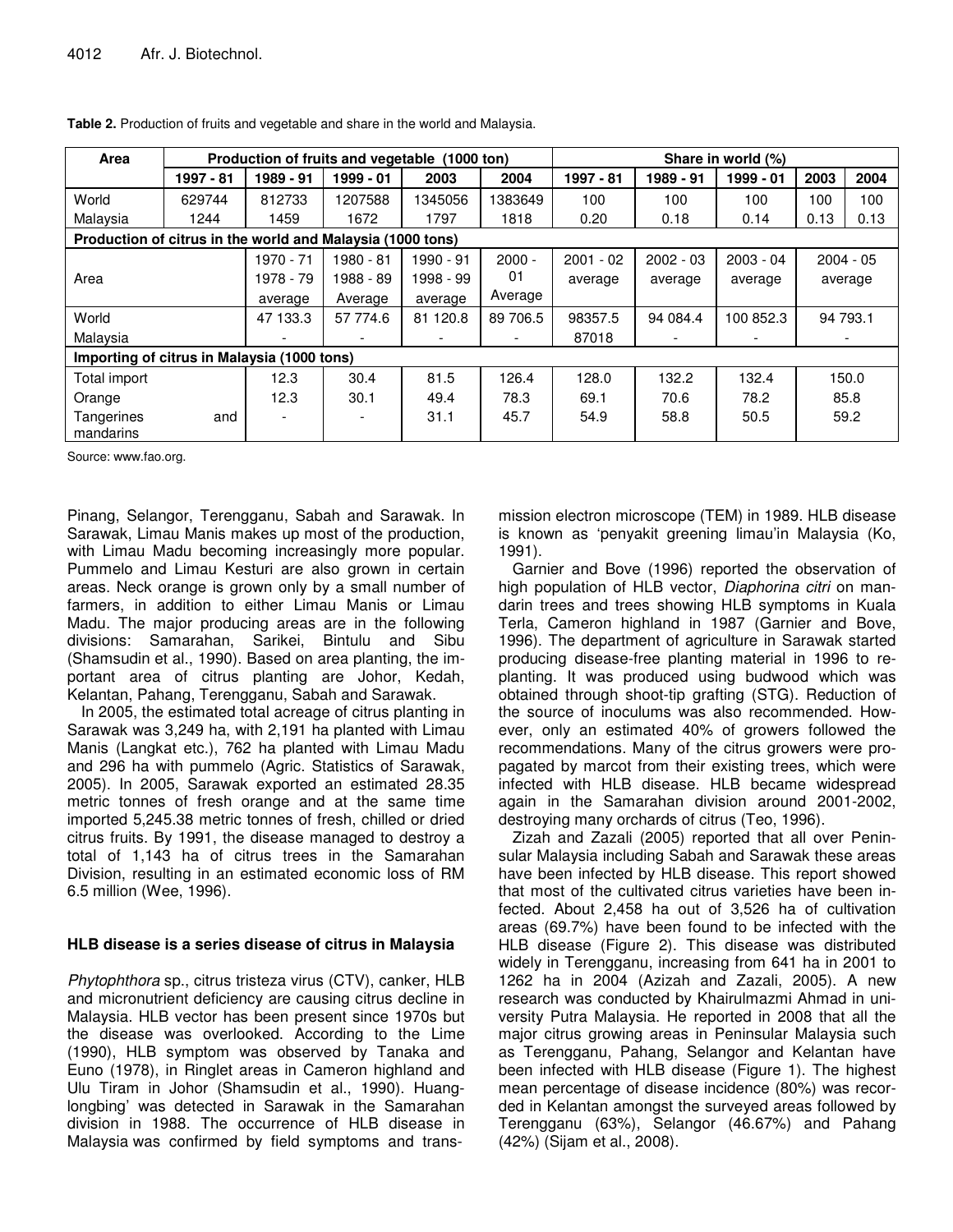

**Figure 1.** Map of Peninsular Malaysia showing the infected areas i.e. Selangor, Pahang, Terengganu and Terengganu (Sijam et al., 2008).



**Figure 2.** Symptom of HLB disease in citrus Mandarin orchard in Peninsular Malaysia; (a) HLB symptom in Selangor, (b) close up of HLB symptom on citrus mandarin in Selangor, (c) HLB symptom in Terengganu, (d) infected fruits in Terengganu showing lopsided fruits.

## **Research recommendations for Huanglongbing (HLB) in Malaysia**

1. Determine the different alternative hosts of HLB and vectors (especially, collect and evaluate citrus and citrus relative species on HLB in Malaysia) for breeding and assessing the resistance or susceptibility.

a. Hosts reaction and breeding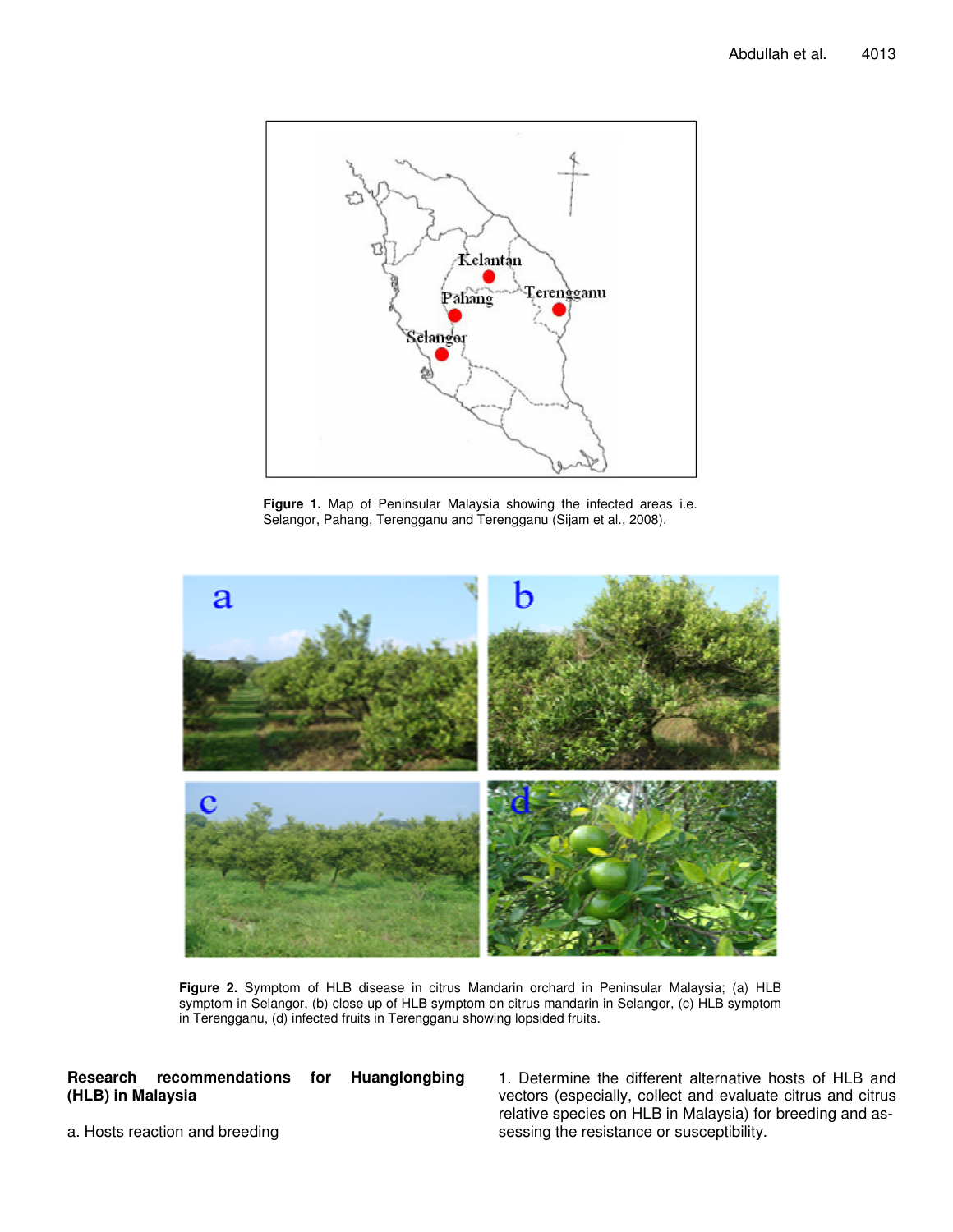2. HLB quantities on different host using biotechnology methods

3. Possibility of harm estimate on different host.

b. Diagnostics of pathogen and vector

1. Detection and annihilation of infected sources of nursery and field

2. Improving HLB detection methods

3. Sample collection study - eradicate the susceptible and introduce the tolerant species

c. HLB characterization and taxonomy

1. Discrimination of species and strains of HLB in different geographical

2. Genetic diversity

d. Culturing HLB (find a way to HLB culturing in media)

e. Reduce the severity and control of HLB

- 1. Control the vector population using different insecticide
- to reduce the severity and spread
- 2. Urban Homeowner control of Psyllids
- 3. Herbal or natural chemicals

4. Chemicals to reduce the stunting and improve the fruits quantity and quality

## **Conclusion**

Control of HLB is difficult if inoculum sources are widespread and the psyllid vector is well established. There are no HLB tolerant mandarin, orange or grapefruit cultivars to replace declining healthy trees. The general control strategy has been to eradicate all existing sources of HLB within an area, then replant with HLB-free trees grown from clean budwood. Psyllid populations must also be reduced as much as possible. Biological control of the psyllid vector is only possible in locations that do not favour build-up of psyllid populations and is often compromised when hyper-parasites are present. HLB is a vector-borne disease. Preventing HLB from entering to healthy area is much easier than trying to eradicate or control it. It is important to avoid bringing propagation materials from HLB-infected areas to non infected area. Any citrus materials from overseas must be inspected and tested to ensure they are free of HLB. Growers are also encouraged to keep vigilant on the conditions of trees, particularly a sudden change in vigorously growing trees.

#### **REFERENCES**

Andrew B, Holford P (2007). Huanglongbing and Asiatic citrus psyllid: incursion and post-establishment management strategies for two major threats to the Australian citrus industry Andrew. Centre for

Horticulture & Plant Sciences, University of Western Sydney Paul De Barro, CSIRO Entomology.

- Aubert B (1988). Towards an integrated management of citrus greening disease. 10th Conference of the International Organization of Citrus Virologists. Timmer LW, Garnsey SM and Navarro L. Riverside, CA: pp. 226-230.<br>Aubert B (1990).
- Integrated activities for the control of huanglungbingreening and its vector Diaphorina citri Kuwayama in Asia. Rehabilitation of Citrus Industry in the Asia Pacific Region. Proc. of the Asia Pacific Intl. Conf. on Citriculture, Chiang Mai, Thailand, UNDP-FAO, Rome.
- Aubert B, Bové JM (1980). Effect of penicillin or tetracycline injections of citrus trees affected by greening disease in Reunion Island. Pages 103-108 In: Proc. of the 8th Conf. of the Intl. Organ of Citrus Virologists. Calavan EC, Garnsey SM and Timmer LW, eds. IOCV, Riverside, CA.
- Aubert B, Quilici S (1984). Biological control of psyllid vectors of greening disease in Reunion Island. Proc. of the 9th Conf. of the Intl. Organ of Citrus Virologists, IOCV, Riverside, CA.
- Azizah MJ, Zazali C (2005). Status kemerebakan dan impak Penyakit Greening Limau terhadap industry limau di Malaysia. Jabatan Pertanian Malaysia. Bengkel Kebangsaan Pengurusan Penyakit Greening Limau.
- Baniqued CA (1998). Status of disease management of citrus in the Philippines. Disease management of Banana of Citrus through the Use of Disease-free Planting Materials, Davao City, Philippines pp. 111-117.
- Batool AYI, Mughal SM, Khan MM, Jaskani MJ, Abbas M, Khan IA (2007). Citrus Greening Disease-A major cause of citrus decline in the world-A Review. Hort. Sci. (Prague), 34(4): 159-166.
- Beattie GAC, Holford P, Mabberley DJ, Haigh AM, Bayer R (2006). Aspects and insights of Australia-Asia collaborative research on Huanglongbing. the Intl. Workshop for the Prevention of Citrus Greening Disease in Severely Infected Areas, Intl. Res. Div. Agric. Forestry Fisheries Res. Counc. Secretariat, Ministry of Agric. Forestry and Fisheries, Tokyo, Japan.
- Bhagabati KN (1993). Survey of greening disease of mandarin orange in the northeastern states of India. the 12th Conference of the International Organization of Citrus Virologists, University of California, Riverside,1993, pp. 441-442.
- Bove JM (2006). Hhuanglongbing: a Destructive, Newly-Emerging, Century-Old Disease of Citrus. J. Plant Pathol. 88(1): 7-37.
- Buitendag CH (1991). The current status and the control of greening disease of citrus in the Republic of South Africa. Citrus J. 1: 35-40.
- Buitendag CH, Broembsen LAV (1993). Living with citrus greening in South Africa. 12th Conference of the International Organization of Citrus Virologists. Moreno JVdGP and Timmer LW. University of California,Riverside: pp. 269-273.
- Catling HD (1969). The bionomics of the South African citrus psylla Trioza erytreae Del Guercio(Homoptera: Psyllidae)The influence of parasites and notes on the main species involved. J. Entomol. Soc.South. Afr. 32: 209-223.
- Chau NM, Bove JM, Trung HM, Bourdeaut J, Garnier M (1996). Huanglongbing (greening) in Vietnam: Detection of *Liberibacter asiaticum* by NA-hybridization with probe In 2.6 and PCR amplification of 16S ribosomal DNA. 13th Conf. Int. Org. Citrus Virol. (IOCV), da Graca PMJV, Yokomi RK, University of California, Riverside: pp. 258-266.
- Cheema SS, Kapur SP, Sharma OP (1986). Chemo-therapeutic controls of greening disease of citrus through bud dip treatment. Indian J. Virol. (2): 104-107.
- Chen CN (1998). Ecology of insect vector of citrus systemic diseases and their control in Taiwan. Managing banana and citrus diseases. Disease Management of Banana of Citrus through the Use of Disease-free Planting Materials, Davao City, Philippines.
- Chiu SC, Aubert B, Chien CC (1988). Attempts to establish Tetrastichus radiatus Waterston in Taiwan. Proc. of the 10th Conf. Intl. Organ. Citrus Virologists, IOCV, Riverside, CA.
- Chung KR, Brlansky RH (2005). Citrus Diseases Exotic to Florida: Huanglongbing (Citrus Greening). University of Florida. IFAS Extension.
- Coletta-Filho HD,Takita MA,Targon M, Machado MA (2005). Analysis of